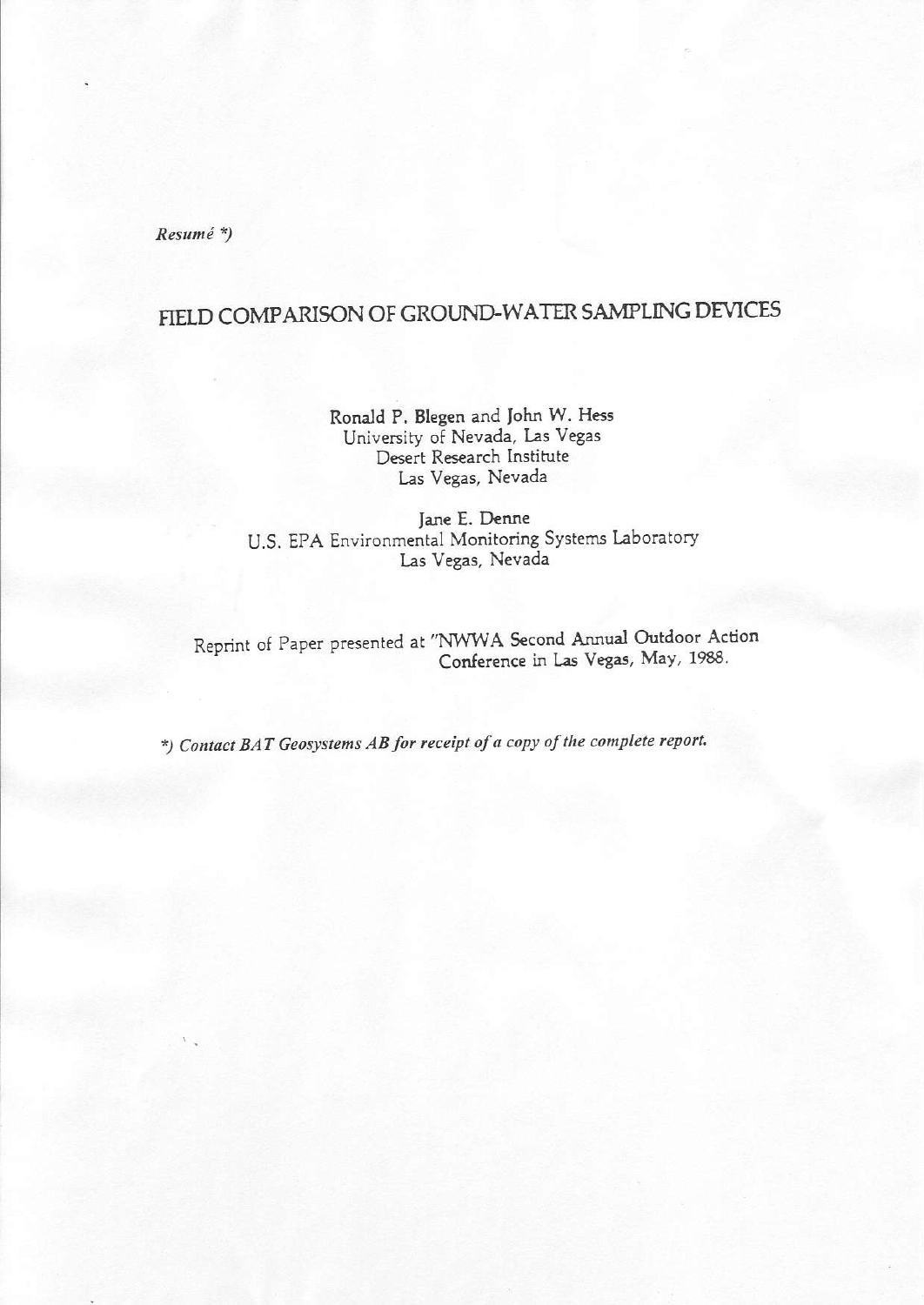## FIELD COMPARISON OF GROUND-WATER SAMPLING DEVICES

### Ronald P. Blegen and John W. Hess University of Nevada, Las Vegas Desert Research Institute Las Vegas, Nevada

Jane E. Denne U.S. EPA Environmental Monitoring Systems Laboratory Las Vegas, Nevada

#### ABSTRACT

Most ground-water sampling methods require the investigator to purge a large quantity of stagnant water from a well prior to taking the sample. At hazardous waste sites, this can create problems with waste-water disposal and exposure of sampling personnel to hazardous materials. The use of in situ ground-water sampling devices which minimize or eliminate the need for purging would help to alleviate these problems. In this field comparison study, the performances of seven ground-water sampling devices were evaluated to determine if these devices would yield accurate, precise, and representative data. The sampling devices included a bladder pump, a bladder pump below a packer, a bailer, the Westbay<sup>®</sup> MP System, two in situ BAT devices, and a BAT well probe. The samplers were installed at a site contaminated by a benzene-chlorobenzene plume, and the comparison was based on the ability of the devices to recover representative concentrations of these volatile organic compounds. The results of the experiment indicate that the BAT@ devices, which require only minimal purging, yieided samples containing levels of benzene and chlorobenzene as high as those collected with the bladder pump. Samples collected with the Westbay® MP System contained significantly lower levels of volatile organic compounds than those collected from all other devices. The pump/packer combination generally resulted in samples with lower yields of benzene and chlorobenzene than the BAT<sup>®</sup> devices and the other bladder pump, although higher than for the bailer or the Westbay<sup>®</sup> System.

#### DISCLAJMER

Although the research described in this article has been supported by the United States Environmental Protection Agency [through CR812713-01-7 to the Desert Research Institute], it has not been subjected to Agency review and therefore does not necessarily reflect the views of the Agency and no official endorsement should be inferred. Mention of trade names or commercial products does not constitute endorsement or recommendation for use.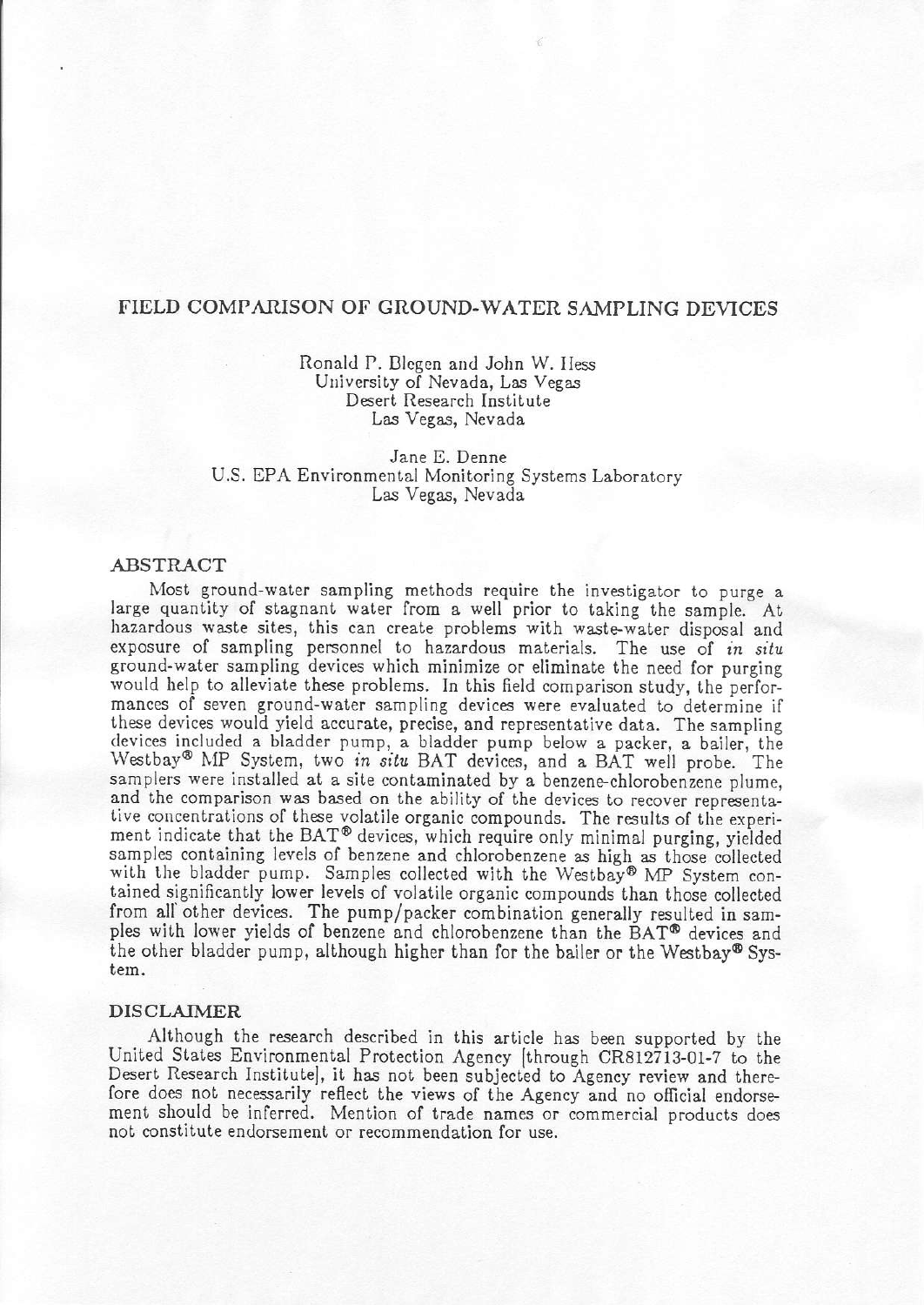devices may then be grouped accordingly by bracketing those devices which show no significant differences. Results of the analysis are shown below.

| Benzene        |                             |     |  | Chlorobenzene  |                             |      |  |
|----------------|-----------------------------|-----|--|----------------|-----------------------------|------|--|
| Well           | Device                      |     |  | Well           | Device                      |      |  |
| 3              | Westbay <sup>®</sup>        | 114 |  | 3              | Westbay <sup>®</sup>        | 651  |  |
| 1b             | Bailer                      | 179 |  | 1b             | Bailer                      | 1034 |  |
| $\overline{2}$ | BAT <sup>®</sup> PTFE       | 199 |  | 5              | BAT <sup>®</sup> HDPE       | 1383 |  |
| 6              | Pump/Packer                 | 205 |  | 6              | Pump/Packer                 | 1447 |  |
| 1p             | Bladder Pump                | 279 |  | $\overline{2}$ | BAT <sup>®</sup> PTFE       | 1448 |  |
| 4              | BAT <sup>®</sup> Well Probe | 329 |  | l p            | Bladder Pump                | 1463 |  |
|                | BAT <sup>®</sup> HDPE       | 368 |  |                | BAT <sup>®</sup> Well Probe | 1704 |  |

The grouping of the sampling devices in this manner is useful in comparing the relative performance of pairs, or groups, of samplers. The results appear to confirm what may be interpreted from Figures 10 and 11. The Westbay® MP System consistently recovered the lowest concentrations of VOC's and the resulting mean differs significantly, at the 95% level, from all other sampling devices.<br>In general, use of the BAT® sampling devices and the bladder pumps produced higher recoveries of both organic compounds, and in terms of chlorobenzene recovery, no significant differences exist between any of these devices. The bailer yielded higher concentrations than the Westbay® System, but differed significantly from the bladder pump, BAT® well probe, and BAT® HDPE in terms of benzene recovery, and from all of the devices in terms of chlorobenzene recovery.

#### **DISCUSSION**

The primary objectives of this study were to compare the accuracy and precision of the seven ground-water sampling devices and determine if either of the non-pumping sampling methods yield representative data. Because this is a fieldorientated study, a true assessment of accuracy, and therefore "representativeness," is not possible. However, because of the physical and chemical properties of most volatile organic compounds, losses of VOC's from the system are much more likely than increases (Imbrigiotta et al., 1986). Therefore, a relative approximation of accuracy may be made based on the concentrations of VOC's recovered during the sampling process (i.e. those devices which recover the highest levels of VOC's are considered the most accurate).

Based on the above assumption and the Tukey test results, it may be stated that the BAT® sampling devices and the bladder pump produced the most accurate results, while the bailer and the Westbay® MP System were the least accurate. In terms of precision (precision =  $(s/\overline{x}) \times 100$ ), the bladder pump may be ranked highest, followed by the BAT<sup>®</sup> devices, pump/packer combination, Westbay<sup>®</sup>, and the bailer. The results of this study confirm some of the conclusions reached by previous studies regarding the consistency of the bladder pumps and the relative inconsistencies associated with the bailer (Barcelona et al., 1984; Yeskis et al., 1988). However, both of these devices require the purging of stagnant water from the well prior to sampling, thus producing the exposure and disposal problems discussed earlier. The results obtained from this study suggest that the BAT® samplers, which require only minimal purging, performed just as well as the bladder pump in terms of VOC recovery. Based on chlorobenzene recovery, the devices could not be distinguished at the 95% level of significance. In terms of benzene recovery, two of the BAT® devices (well probe, in situ HDPE) vielded as high or higher concentrations as the bladder pump. The possible effects